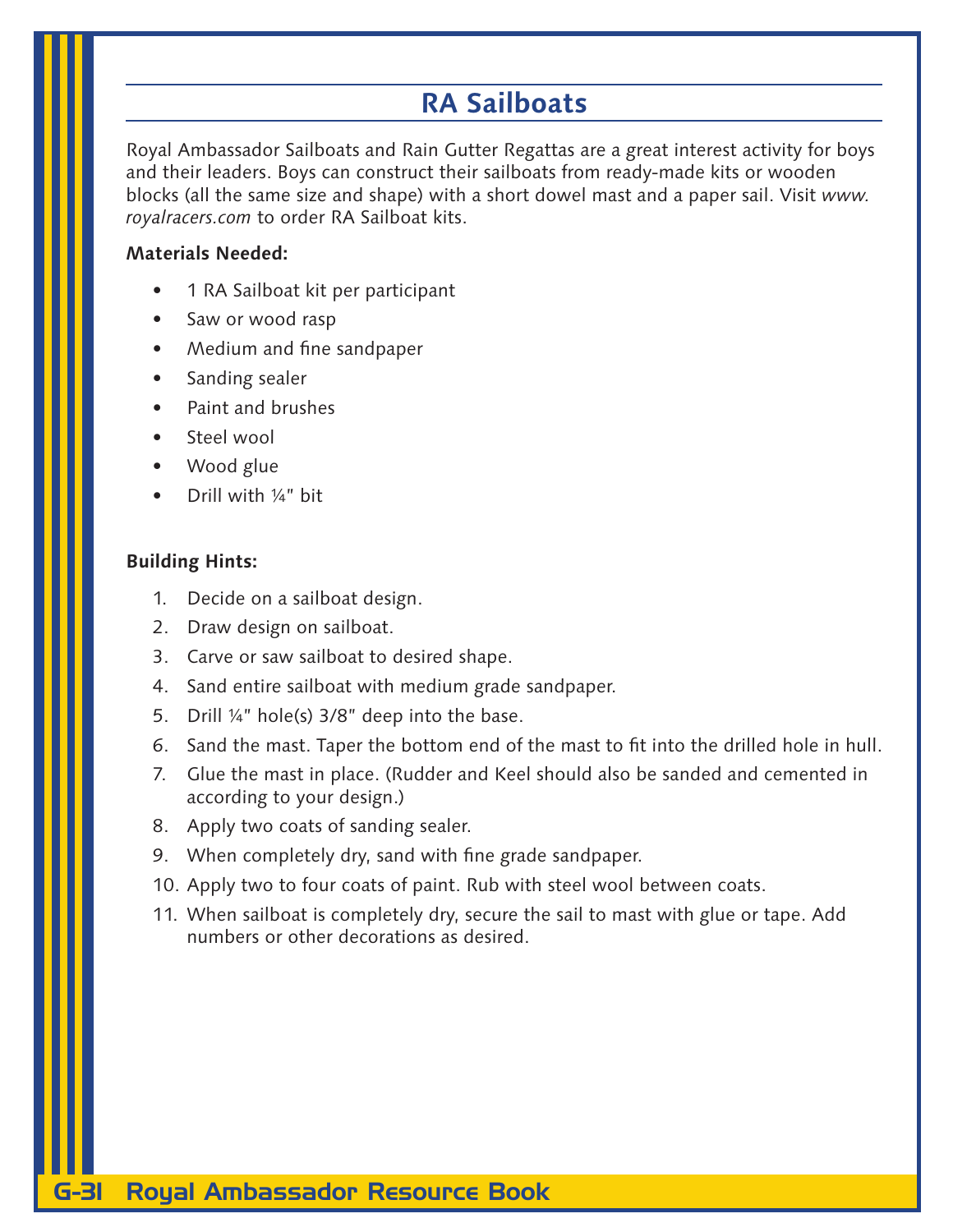### **RA Sailboat Specifications:**

- Width-maximum of 3" wide for boat body, maximum of 5" wide sail
- Length-minimum of 6" long, maximum of 8" long
- Height-no limit
- Depth–maximum of 1  $\frac{1}{2}$ " below the waterline if rudder or keel is constructed
- Weight–minimum 1 ounce (28 grams), no maximum weight limit
- Sail area–maximum of 20 square inches (5" x 4" or equivalent) This can be cut into different shapes as desired.
- Sail and side beams to hold sail-may extend wider than 3" but must be less than 5" wide and they must clear the waterline (or boat deck) by 1 ¼" in order to clear the vertical sides of the rain gutter
- Details–additional wood, plastic, string, etc., may be added for decorating as long as the above limits are not violated
- Attachments-no device may be added that will offer additional propulsion (example: propellers, etc.)

**Awards:** RAs who build and race an RA Sailboat are eligible to receive an RA Sailboat patch for the first year. Additional years of building and racing earn the RA a dated chevron for his participation.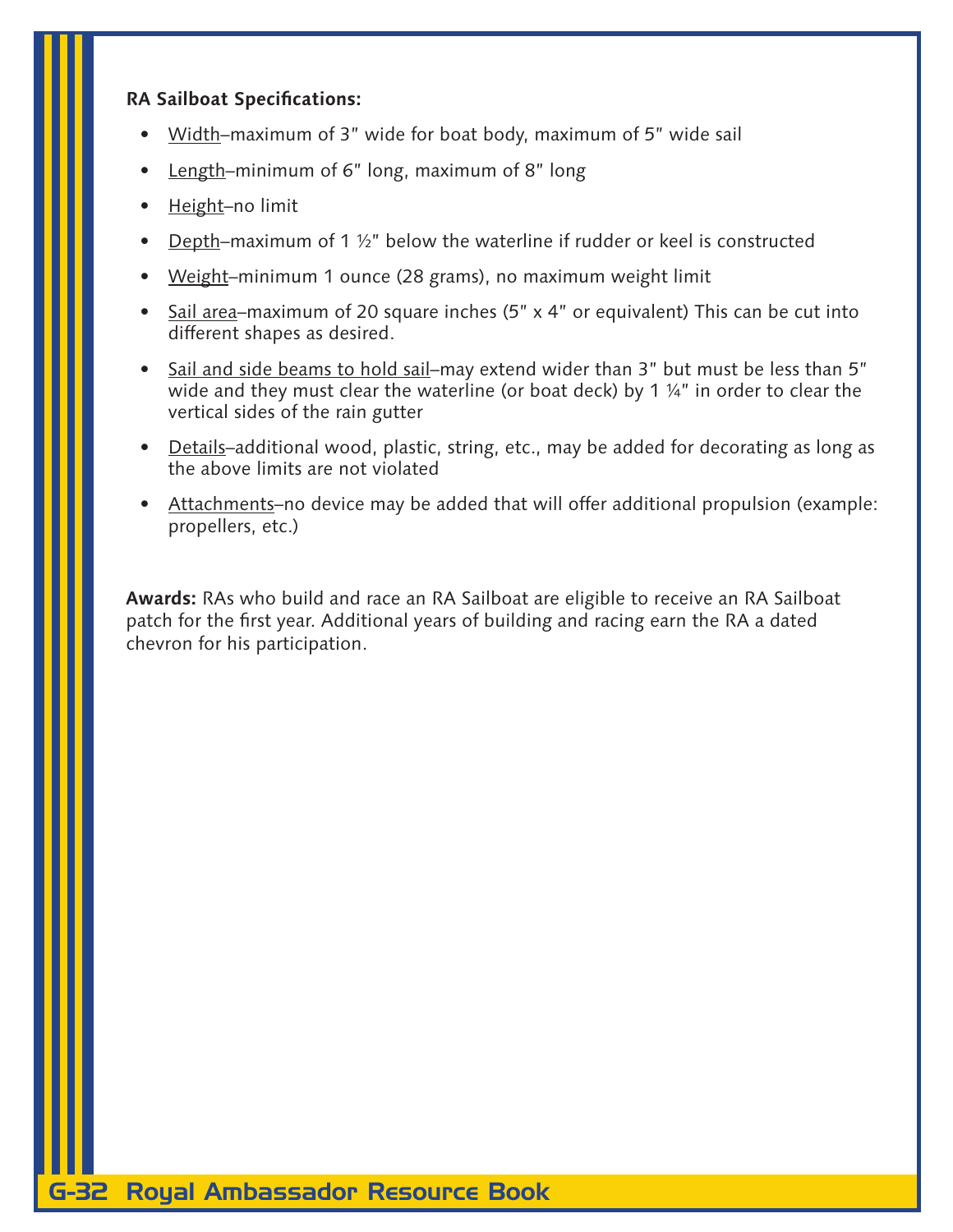# **RA Sailboats**

## **Leader's Information**

Contact your state RA leader to get a copy of the race rules for your state. Pattern your race event similar to this so that your boys and leaders will be familiar with the race procedures.

| <b>Basic Course Materials:</b>                               | <b>Race Materials:</b>                                |
|--------------------------------------------------------------|-------------------------------------------------------|
| 2–Plastic rain gutters 10' long and<br>$3\frac{3}{4}$ " wide | 2-Stopwatches                                         |
| 4–Plastic gutter end caps                                    | 2–Table tennis paddles or a box of flexible<br>straws |
| 1-Tube Silicone sealant                                      | 1-Whistle                                             |
| 1–8' table or 2-6' tables                                    | 3- x 5-inch cards (1 per racer)                       |
| (Sawhorses with 10' boards)                                  | Pencils or pens                                       |

**Race Course:** Take the plastic rain gutters and cap and seal the end caps with the silicone to make them watertight. Place the 2 rain gutters on an 8' table, so a participant can race on each side of the table. Fill the gutters with water 1 ¾" deep.

**Race Propulsion:** The sailboats are to be driven by wind from the boys. Some boys may become light-headed and pass out before the end of the course. Two alternative methods are to allow the boys to fan their sails with a table tennis paddle or give each participant a flexible straw to blow through. Whichever method they use they cannot touch or push the sailboat. Use of any electrical device is prohibited.

**Racing Procedures:** All boats will be inspected before the race and those not meeting the specifications listed will not be allowed to participate until the boat is brought into compliance. Upon completion of inspection, give each participant a 3- x 5-inch card and have them write their name on the card. This is a race against the clock. Have the participants form two lines at the end of the table, one on each side. Each participant will hold their own card and boat. Start with the boat's stern (back) touching the end of the rain gutter. At the whistle, the boys generate wind to propel their boat forward. Time the boats with a stopwatch. Time stops when the boat's bow touches the opposite end cap. Timekeepers record each person's time on their card. Participants cannot touch their boat with anything during the race. Should this occur, a foul is called and the boy should continue down the course. The time for this race is not counted. As soon as each boy races his boat, he goes to the end of the line and waits his next turn. Each boy races his boat three times. At the end of the third heat, the timekeepers will keep all cards. The fastest time per participant is used in competition and determining the overall winner.

Award trophies for 1<sup>st</sup>, 2<sup>nd</sup>, and 3<sup>rd</sup> in each division in addition to best looking and most unusual design. Consider combining this activity with a missions fund-raising event.